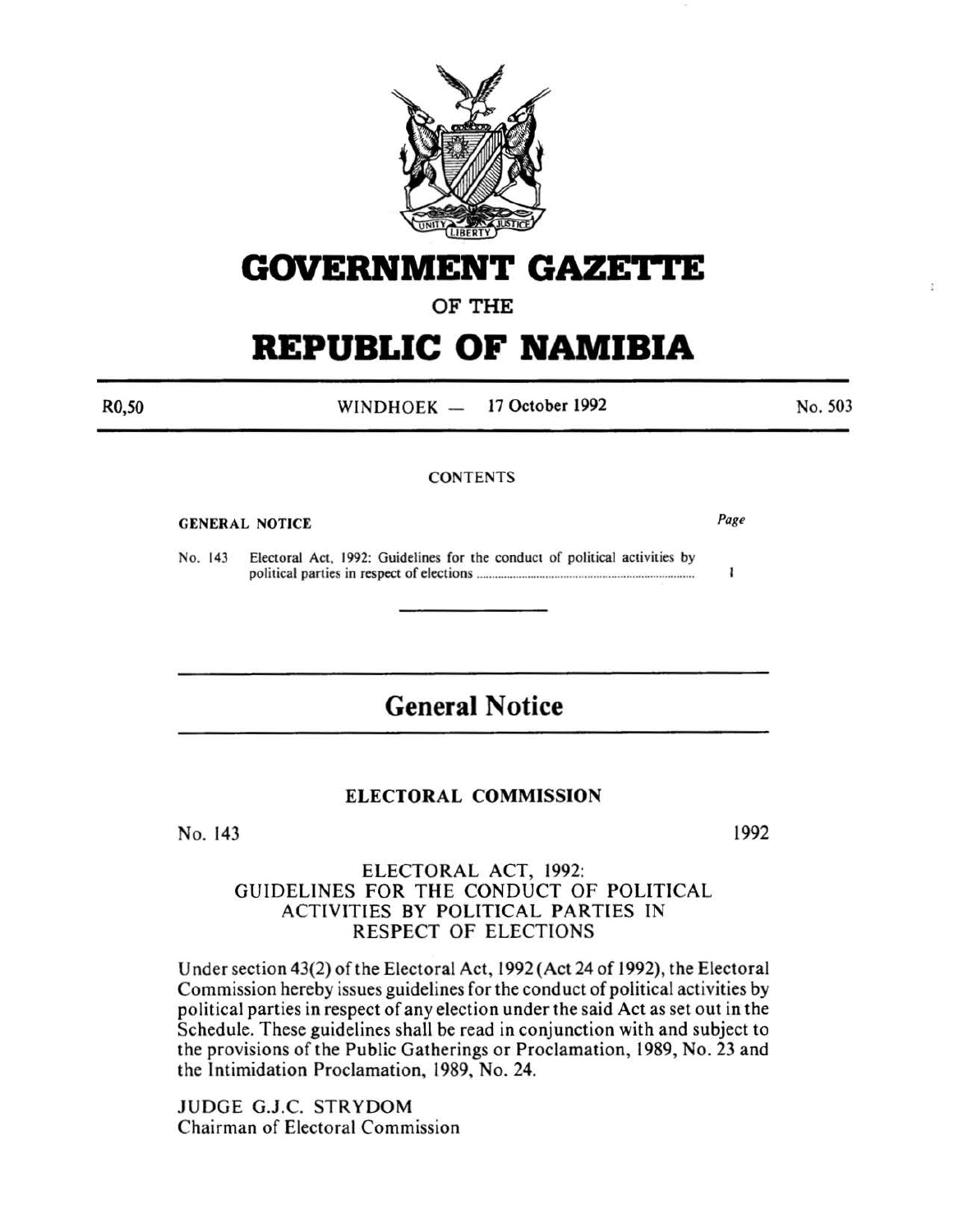#### SCHEDULE

*Guidelines for the Conduct of political activities by Political Parties, Associations, Organisations and Independent Candidates during Election Campaign.* 

An essential part of free and fair elections is freedom of political campaigning. Everyone has the right to express his or her political convictions and ideas, without threat or fear of intimidation. Freedom of political campaigning, however, also carries responsibilities which include the freedom of others to express their own and independent opinion.

The Namibian political parties, associations, organisations and independent candidates subscribe to the following:

- ( 1) Intimidation, in any form, is impermissible.
- (2) No weapon of any kind, including any traditional weapon, may be brought to any political rally, meeting, march or other demonstration.
- (3) Parties shall avoid holding rallies, meetings, marches or demonstrations physically close to one another during the same time of the day.
- (4) Parties shall refrain from utilising public address systems, either fixed or mobile between 21:00 and 07:00 hours and which could constitute a public nuisance.
- (5) Speakers at political rallies may not use language which incites violence in any form against any other person or group of persons. Parties will not issue pamphlets, newsletters or posters which contain materials which incite people to violence.
- (6) Party members and supporters will not disrupt other parties' rallies, meetings, marches or demonstrations.
- (7) Party members and supporters will not seek to obstruct other persons from attending the political rallies of other parties.
- (8) Party members and supporters will not disfigure or destroy political or campaign materials of other parties.
- (9) Party leaders will use their good offices to seek to ensure reasonable freedom of access by all political parties to potential voters, including those at farms and on state-owned properties, outside working hours.
- (10) Parties will establish lines of communication to one another at headquarters, regional and local levels, and will appoint liaison personnel who will be constantly on call to deal with any problems that may arise.